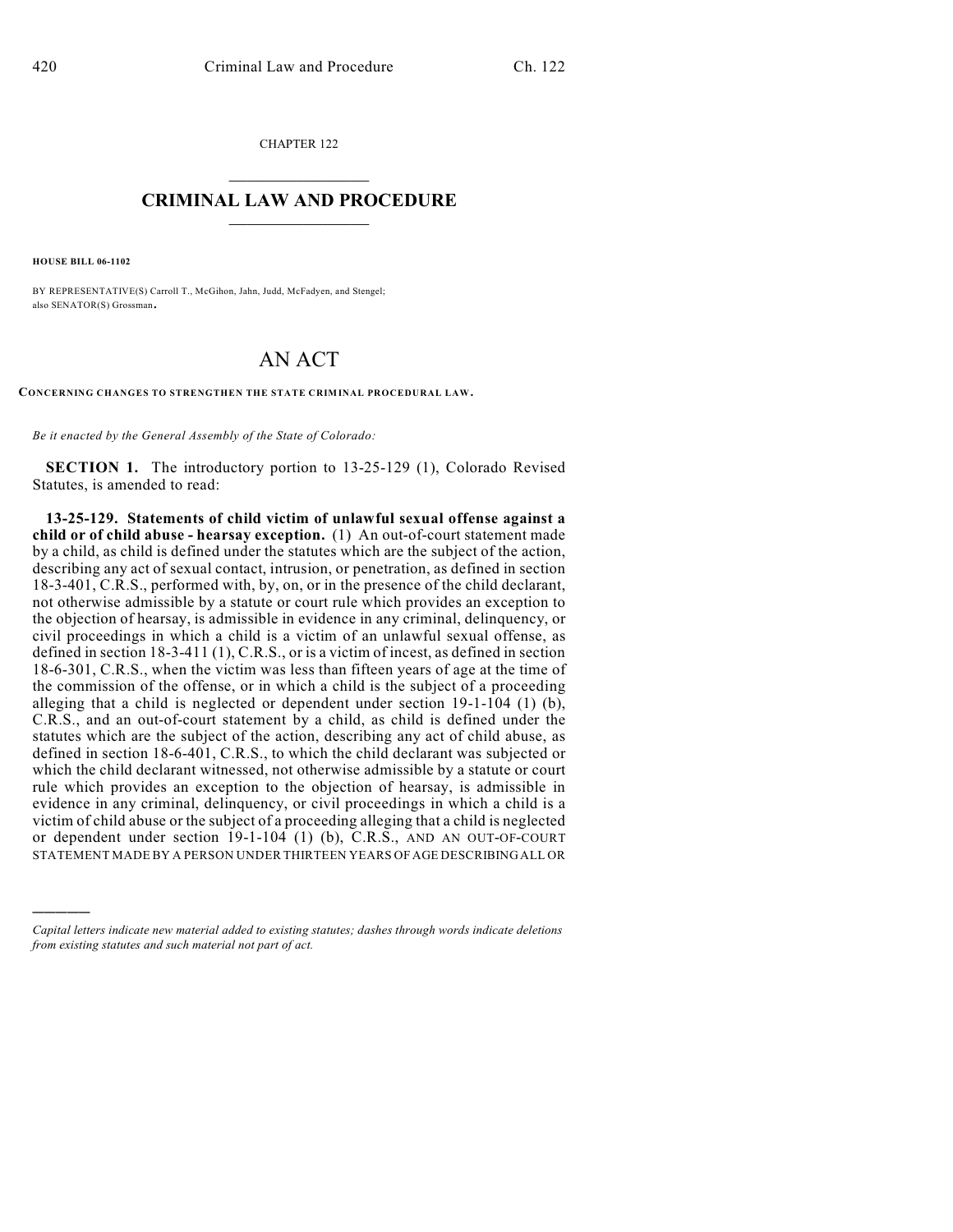PART OF AN OFFENSE CONTAINED IN PART 1 OF ARTICLE 3 OF TITLE 18, C.R.S., OR DESCRIBING AN ACT OF DOMESTIC VIOLENCE AS DEFINED IN SECTION 18-6-800.3 (1), C.R.S., NOT OTHERWISE ADMISSIBLE BY STATUTE OR COURT RULE WHICH PROVIDES AN EXCEPTION TO THE OBJECTION OF HEARSAY IS ADMISSIBLE IN EVIDENCE IN ANY CRIMINAL, DELINQUENCY, OR CIVIL PROCEEDING, if:

**SECTION 2.** 16-22-112 (2) (b) (III) and (3) (e) (III), Colorado Revised Statutes, are amended to read:

**16-22-112. Release of information - law enforcement agencies.** (2) (b) A local law enforcement agency may post on its website sex offender registration information of a person from its registration list only if the person is:

(III) A juvenile adjudicated for two or more offenses WITH A SECOND OR SUBSEQUENT ADJUDICATION involving unlawful sexual behavior or for a crime of violence as defined in section 18-1.3-406, C.R.S.; or

(3) (e) A local law enforcement agency may post on its website sex offender registration information of a person from its registration list only if the person is:

(III) A juvenile adjudicated for two or more offenses WITH A SECOND OR SUBSEQUENT ADJUDICATION involving unlawful sexual behavior or for a crime of violence as defined in section 18-1.3-406, C.R.S.; or

**SECTION 3.** 24-72-304 (4) (a) and (4) (b) (I), Colorado Revised Statutes, are amended to read:

**24-72-304. Inspection of criminal justice records.** (4) (a) The name of AND ANY OTHER INFORMATION THAT WOULD IDENTIFY any victim of sexual assault or of alleged sexual assault OR ATTEMPTED SEXUAL ASSAULT OR ALLEGED ATTEMPTED SEXUAL ASSAULT shall be deleted from any criminal justice record prior to the release of such record to any individual or agency other than a criminal justice agency when such record bears the notation "SEXUAL ASSAULT" prescribed by this subsection (4).

(b) (I) A criminal justice agency or custodian of criminal justice records shall make the notation "SEXUAL ASSAULT" on any record of official action and on the file containing such record when the official action is related to the commission or the alleged commission of any of the following offenses:

(A) Sexual assault under section 18-3-402, C.R.S., or sexual assault in the first degree under section 18-3-402, C.R.S., as it existed prior to July 1, 2000;

(B) Sexual assault in the second degree under section 18-3-403, C.R.S., as it existed prior to July 1, 2000;

(C) Unlawful sexual contact under section 18-3-404, C.R.S., or sexual assault in the third degree under section 18-3-404, C.R.S., as it existed prior to July 1, 2000;

(D) Sexual assault on a child under section 18-3-405, C.R.S.;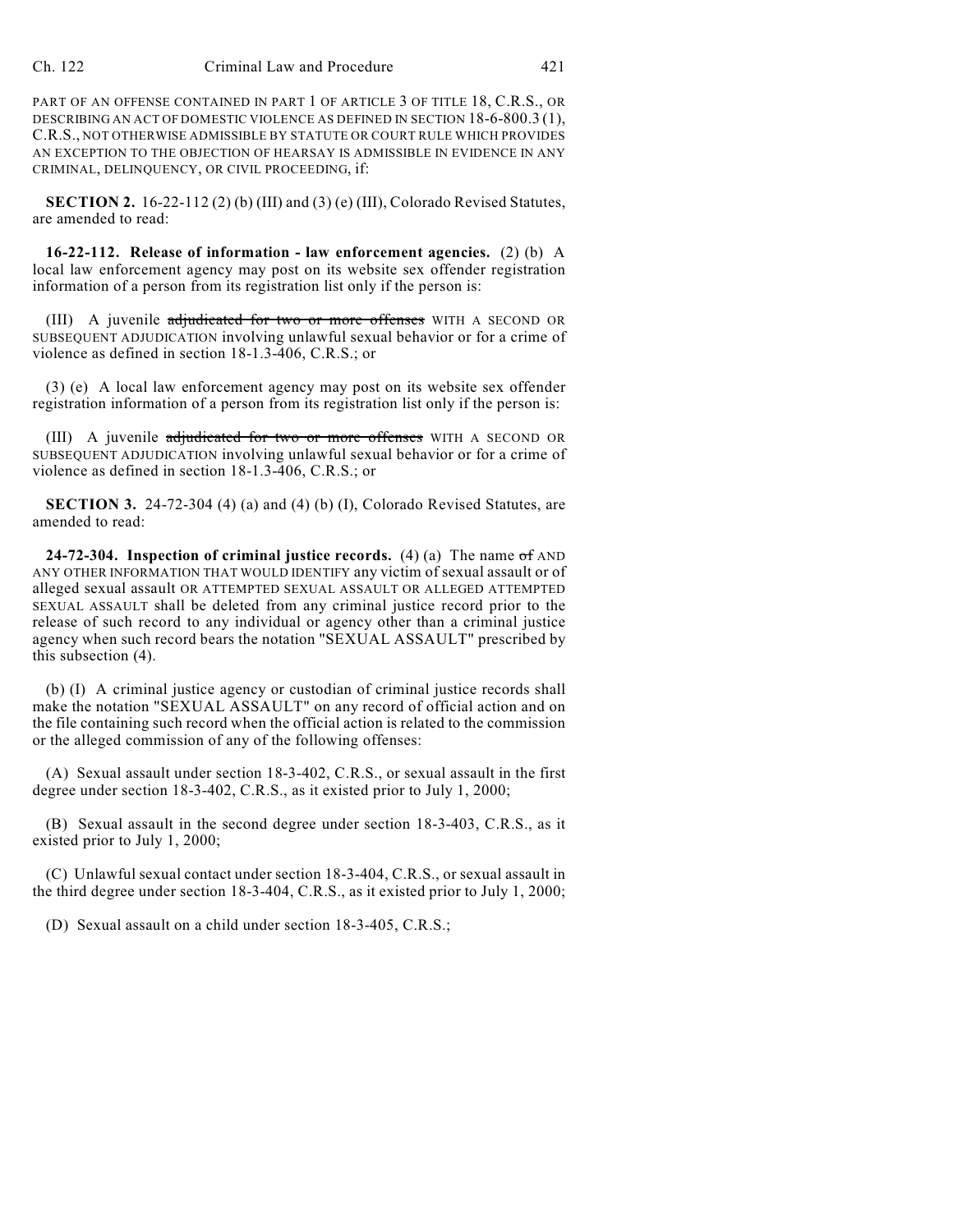(E) Sexual assault on a child by one in a position of trust under section 18-3-405.3, C.R.S.; or

(F) Sexual assault on a client by a psychotherapist under section 18-3-405.5, C.R.S.;

(G) INCEST UNDER SECTION 18-6-301, C.R.S.;

(H) AGGRAVATED INCEST UNDER SECTION 18-6-302, C.R.S.; OR

(I) AN ATTEMPT TO COMMIT ANY OF THE OFFENSES LISTED IN SUB-SUBPARAGRAPHS (A) TO (H) OF THIS SUBPARAGRAPH (I).

**SECTION 4.** 24-72-308 (1) (a) (II), Colorado Revised Statutes, is amended to read:

**24-72-308. Sealing of records.** (1) (a) (II) Except as provided in subparagraph (III) of this paragraph (a), arrest or criminal records information may not be sealed if:

(A) An offense is not charged due to a plea agreement in a separate case;  $\sigma$ 

(B) A dismissal occurs as part of a plea agreement in a separate case; OR

(C) THE DEFENDANT STILL OWES RESTITUTION, FINES, COURT COSTS, LATE FEES, OR OTHER FEES ORDERED BY THE COURT IN THE CASE THAT IS THE SUBJECT OF THE PETITION TO SEAL CRIMINAL RECORDS, UNLESS THE COURT THAT ENTERED THE ORDER FOR RESTITUTION, FINES, COURT COSTS, LATE FEES, OR OTHER FEES HAS VACATED SUCH ORDER.

**SECTION 5.** 24-4.1-110 (2), Colorado Revised Statutes, is amended to read:

**24-4.1-110. Recovery from collateral source.** (2) If compensation is awarded under this part 1 and the person receiving it also receives a collateral sum under subsection (1) of this section which has not been deducted from it, he shall refund to the board the lesser of the sums or the amount of compensation paid to him under this part 1 unless the aggregate of both sums does not exceed his losses. THE FUND SHALL BE THE PAYOR OF LAST RESORT.

**SECTION 6.** 19-2-517 (1) (a), Colorado Revised Statutes, is amended to read:

**19-2-517. Direct filing.** (1) (a) A juvenile may be charged by the direct filing of an information in the district court or by indictment only when:

(I) The juvenile is fourteen years of age or older AT THE TIME OF THE COMMISSION OF THE ALLEGED OFFENSE and is alleged to have committed a class 1 or class 2 felony; or

(II) The juvenile is fourteen years of age or older AT THE TIME OF THE COMMISSION OF THE ALLEGED OFFENSE and: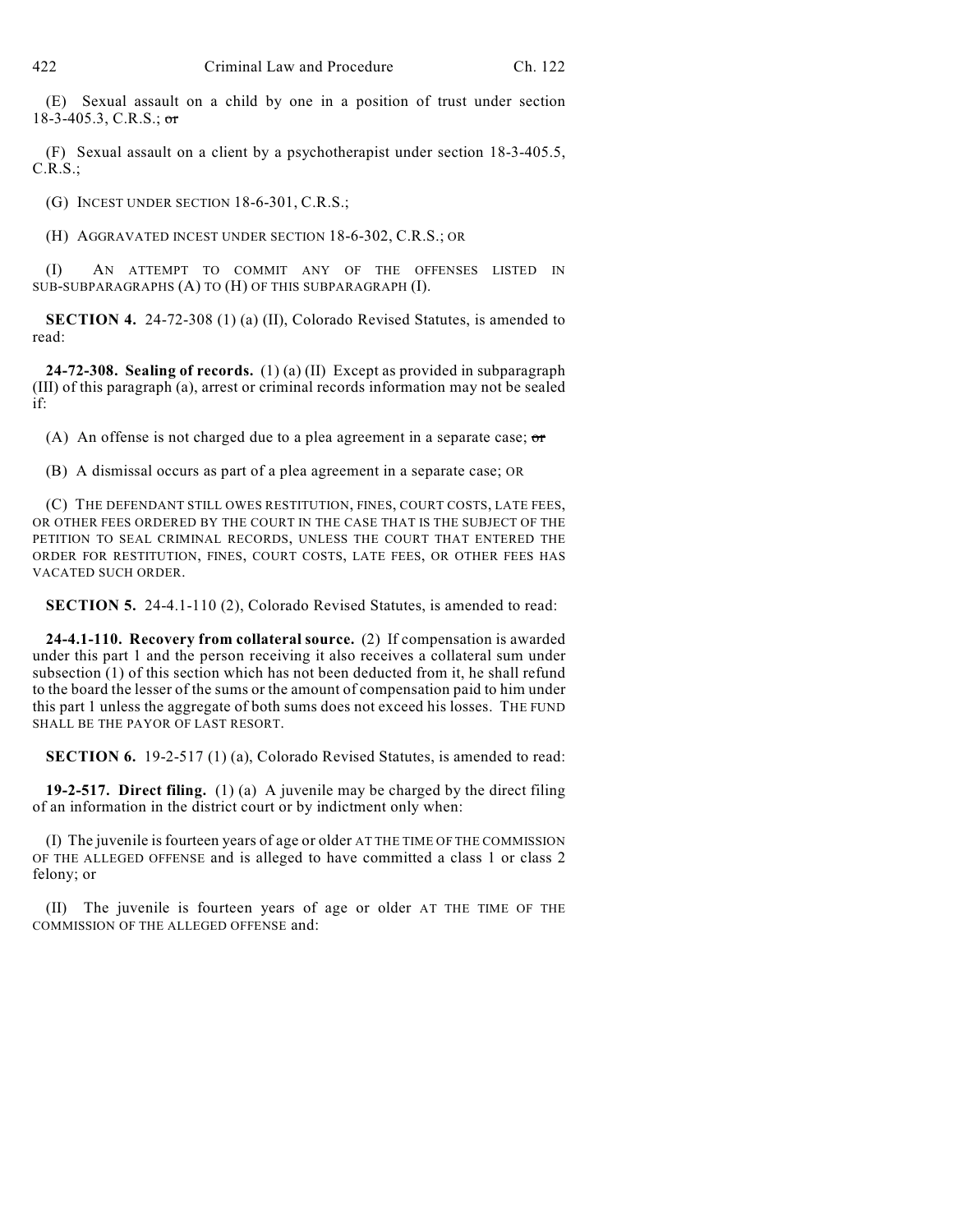(A) Is alleged to have committed a felony enumerated as a crime of violence pursuant to section 18-1.3-406, C.R.S.; or

(B) Is alleged to have committed a felony offense described in part 1 of article 12 of title 18, C.R.S., except for the possession of a handgun by a juvenile, as set forth in section 18-12-108.5, C.R.S.; or

(C) Is alleged to have used, or possessed and threatened the use of, a deadly weapon during the commission of felony offenses against the person, which are set forth in article 3 of title 18, C.R.S.; or

(D) Is alleged to have committed vehicular homicide, as described in section 18-3-106, C.R.S., vehicular assault, as described in section 18-3-205, C.R.S., or felonious arson, as described in part 1 of article 4 of title 18, C.R.S.; or

(III) The juvenile has, within the two previous years, been adjudicated a juvenile delinquent for a delinquent act that constitutes a felony, is sixteen years of age or older AT THE TIME OF THE COMMISSION OF THE ALLEGED OFFENSE, and allegedly has committed a crime defined by section 18-1.3-401, C.R.S., as a class 3 felony, except felonies defined by section  $18-3-402$  (1) (d), C.R.S., or section  $18-3-403$  (1) (e), C.R.S., as it existed prior to July 1, 2000; or

(IV) The juvenile is fourteen years of age or older AT THE TIME OF THE COMMISSION OF THE ALLEGED OFFENSE, has allegedly committed a delinquent act that constitutes a felony, and has previously been subject to proceedings in district court as a result of a direct filing pursuant to this section or a transfer pursuant to section 19-2-518; except that, if a juvenile is found not guilty in the district court of the prior felony or any lesser included offense, the subsequent charge shall be remanded back to the juvenile court; or

(V) The juvenile is fourteen years of age or older AT THE TIME OF THE COMMISSION OF THE ALLEGED OFFENSE, has allegedly committed a delinquent act that constitutes a felony, and is determined to be an "habitual juvenile offender". For the purposes of this section, "habitual juvenile offender" is defined in section 19-1-103 (61).

**SECTION 7.** 19-2-518 (1) (a) (I), Colorado Revised Statutes, is amended to read:

**19-2-518. Transfers.** (1) (a) The juvenile court may enter an order certifying a juvenile to be held for criminal proceedings in the district court if:

(I) A petition filed in juvenile court alleges the juvenile is:

(A) Twelve or thirteen years of age AT THE TIME OF THE COMMISSION OF THE ALLEGED OFFENSE and is a juvenile delinquent by virtue of having committed a delinquent act that constitutes a class 1 or class 2 felony or a crime of violence, as defined in section 18-1.3-406, C.R.S.; or

(B) Fourteen years of age or older AT THE TIME OF THE COMMISSION OF THE ALLEGED OFFENSE and is a juvenile delinquent by virtue of having committed a